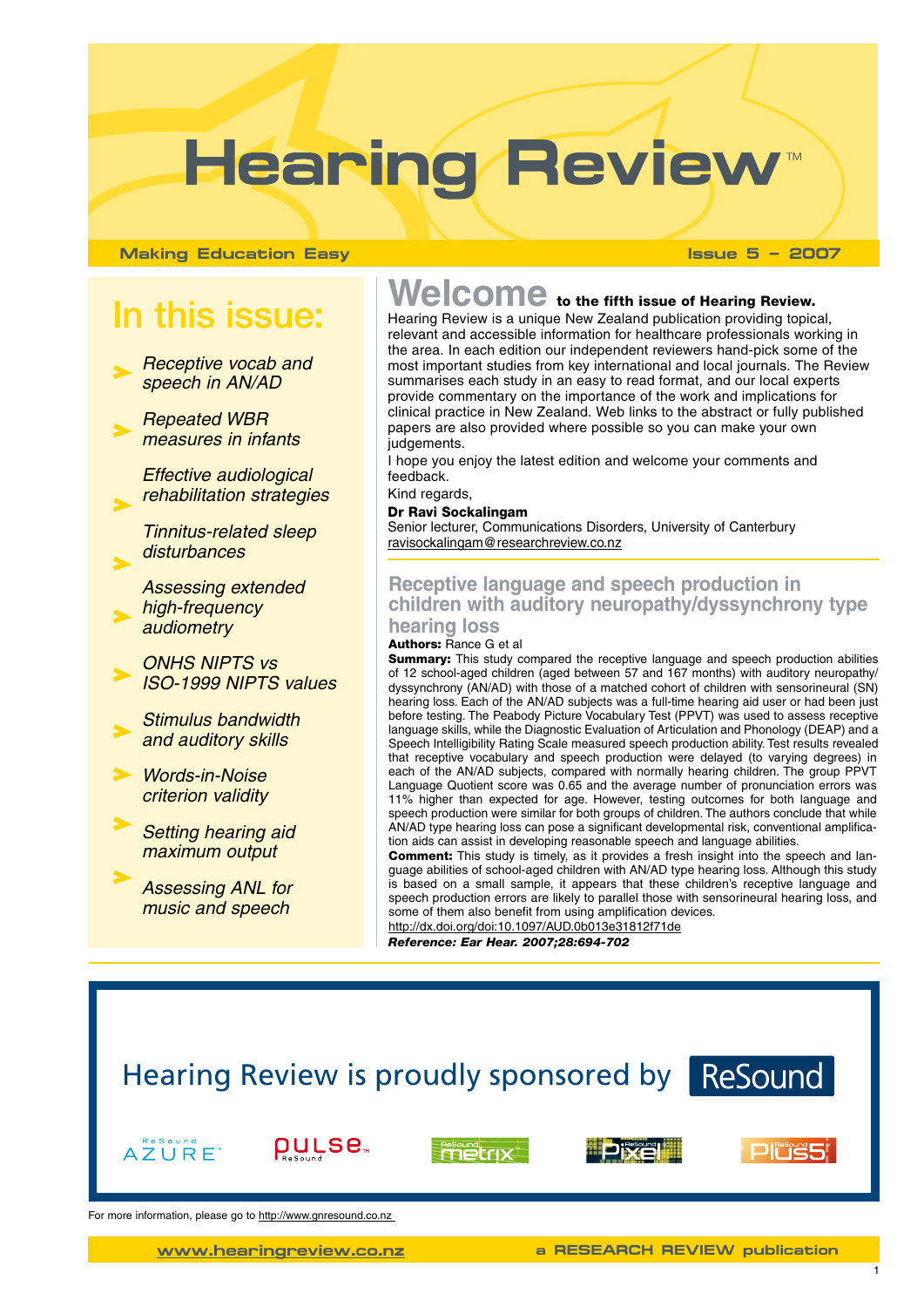# **Test-retest reliability of wideband reflectance measures in infants under screening and diagnostic test conditions**

#### Authors: Vander Werff KR et al

**Summary:** This study investigated the testretest reliability of wideband reflectance (WBR) measures in infants under screening and diagnostic hearing test conditions. The study also examined WBR test results for infants who passed and failed otoacoustic emission (OAE) screening, to determine whether these measures distinguished between the two groups. Repeated WBR measures were collected from a total of 127 infants, tested in an outpatient hearing screening setting or in a diagnostic test setting. Ten adults also underwent testing and served as controls. Findings revealed smaller mean test-retest differences for the diagnostic group compared with the screening group. Test-retest differences were largest under a reinsertion condition and for frequencies below 500 Hz. While the low frequencies were variable, the test-retest differences were smallest in the mid-frequency range; the frequency range thought to be most sensitive to middle ear dysfunction. Test-retest performance did not differ between infants who passed or failed OAE screening. However, infants who failed OAE screening had significantly higher WBR in the range from 630 to 2000 Hz than infants who passed OAE screening. The study concludes that while test-retest performance was poor for frequencies below 500 Hz, test-retest differences were generally small across the important mid-frequency range.

Comment: WBR measures are a more meaningful way of evaluating middle ear function. Simply put, WBR is a measure of the dynamic properties of the middle ear system across frequencies. The small test-retest differences in the mid-frequency region which is the most sensitive region for middle ear dysfunction make WBR a reliable tool for measuring middle ear dysfunction. The WBR measures also relate well to pass/ fail outcomes on OAE screening, thus making it a potentially useful addition to OAEs in newborn hearing screening programmes.

#### http://dx.doi.org/doi:10.1097/ AUD.0b013e31812f1b1

*Reference: Ear Hear. 2007;28:669-81*

# **Audiovisual integration and lipreading abilities of older adults with normal and impaired hearing**

#### Authors: Tye-Murray N et al

Summary: This study aimed to determine how age-related hearing impairment affects lipreading and auditory-visual integration in two groups of adults aged >65 years; 53 with normal hearing and 24 with mild-to-moderate hearing impairment. Testing comprised auditory-only (A), visual-only (V), and auditory-visual (AV) speech perception, using consonants, words, and sentences as stimuli. Measures of V and AV speech perception revealed generally similar outcomes for the two groups of participants. However, adults with hearing impairment performed significantly better than those with normal hearing on V identification of words. Moreover, further analyses revealed that visual enhancement, auditory enhancement, and auditoryvisual integration did not differ as a function of hearing status. In conclusion, the overall results suggest that although older adults with hearing impairment rely increasingly on visual speech information, their V speech perception or auditory-visual integration is no better than that of age-matched individuals with normal hearing. *"These findings indicate that inclusion of V and AV speech perception measures can provide important information for designing maximally effective audiological rehabilitation strategies"*, the authors state.

**Comment:** This study has shown that although older adults with hearing loss do rely more on visual information for word identification, they were no different from normal hearing adults on visual speech perception or visual-auditory integration. As the authors have pointed out, these findings might motivate clinicians to seriously consider measuring the visual-only and audiovisual integration skills of their clients before embarking on a comprehensive rehabilitation program.

<http://dx.doi.org/doi:10.1097/AUD.0b013e31812f7185>

*Reference: Ear Hear. 2007;28:656-68*

# **Sleep complaints in elderly tinnitus patients: a controlled study**

#### Authors: Hébert S and Carrier J

**Summary:** This study investigated sleep difficulties in 51 patients with tinnitus, who were matched for health and relevant socioeconomic factors with 51 subjects who did not have tinnitus. Participants were assessed with the Pittsburgh Sleep Quality Index (PSQI), the Beck-II depression inventory, a hyperacusis questionnaire, and a tinnitus-reaction questionnaire (tinnitus group only). Results revealed greater selfreported sleep difficulties among tinnitus patients compared with control subjects, specifically regarding sleep efficiency and sleep quality, and that high tinnitusrelated distress is associated with greater sleep disturbance. The authors conclude that sleep complaints in tinnitus patients are mainly explained by hyperacusis, and to a lesser extent by subclinical depressive symptoms, rather than hearing loss.

**Comment:** It is well known that most tinnitus sufferers have difficulties with sleep. While most clinicians tend to subscribe to the view that sleep problems are due to the underlying stress or depression associated with the tinnitus, the results of this study indicate that sleeping disturbances are largely attributable to hyperacusis rather than the depressive symptoms.

<http://dx.doi.org/doi:10.1097/AUD.0b013e31812f71cc> *Reference: Ear Hear. 2007;28:649-55*

*Independent commentary by Dr Ravi Sockalingam, Senior lecturer, Communications Disorders, University of Canterbury.* 

*Research Review publications are intended for New Zealand health professionals.*



For more information, please go to <http://www.gnresound.co.nz>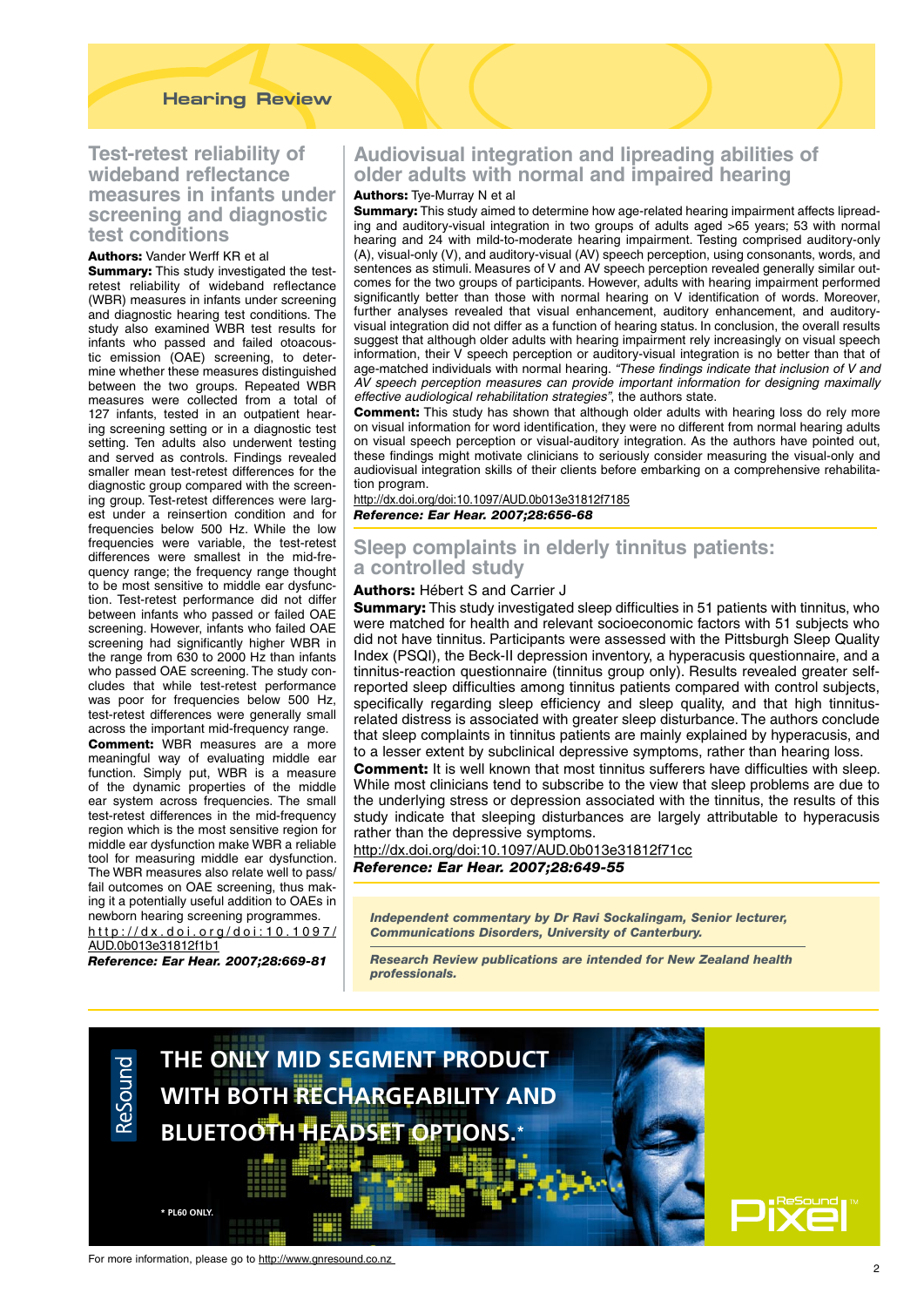#### **Hearing Review**

# **An assessment of threshold shifts in nonprofessional pop/rock musicians using conventional and extended high-frequency audiometry**

#### Authors: Schmuziger N et al.

**Summary:** This study sought to determine the clinical value of extended high-frequency audiometry for the detection of noise-induced hearing loss, by assessing the relative temporary threshold shift (TTS) in both the conventional frequency range and the extended highfrequency range. Pure-tone thresholds from 0.5 to 14 kHz were measured in both ears of 16 non-professional pop/rock musicians (mean age 35 years), before and after a 90-minute rehearsal session. All had experienced repeated exposures to intense sound levels during at least 5 years of their musical careers. After the rehearsal, median threshold levels were significantly poorer for frequencies from 0.5 to 8 kHz, but were unchanged in the extended highfrequency range from 9 to 14 kHz. Decreases in the median threshold values measured before the rehearsal were present across the conventional frequency range, most notably at 6 kHz, but were not observed in the extended high-frequency range. In conclusion, these results do not appear to support the use of extended high-frequency audiometry for early detection of noise-induced hearing loss, say the authors.

Comment: The results of this preliminary study are interesting, as they effectively negate the value of extended high-frequency audiometry, which has been found to be generally useful in audiometric monitoring of drug-induced ototoxicity. That said, more studies like these employing larger population samples, including those with normal baseline hearing thresholds, are needed. <http://dx.doi.org/doi:10.1097/AUD.0b013e31812f7144>

*Reference: Ear Hear. 2007;28:643-8* 

### **Noise-induced permanent threshold shifts in the occupational noise and hearing survey: an explanation for elevated risk estimates**

#### Authors: Dobie RA

**Summary:** Noise-induced permanent threshold shift (NIPTS) values were estimated from the 1968–1972 Occupational Noise and Hearing Survey (ONHS) data and compared with NIPTS predictions from an international standard (ISO-1999). The study also sought to determine why excess risk estimates based on the ONHS are so much higher than those based on ISO-1999. Binaural average thresholds from 0.5 to 6 kHz were calculated for each of 1291 noise-exposed subjects (80 to 94 dBA, for up to 30 years, all tested just before their shifts) and 665 nonnoise-exposed control subjects (mostly office workers, tested throughout the work day). In the 3 to 6 kHz region, median NIPTS estimates were generally consistent with the NIPTS predictions of ISO-1999. At lower frequencies, especially at 0.5 and 1 kHz, the ONHS estimates were significantly larger than the ISO-1999 predictions, even for exposures below 90 dBA; however, these differences did not increase systematically with exposure level and duration. The authors surmise that although differences between exposed and control low-frequency thresholds in the ONHS are higher than predicted by ISO-1999, these differences probably relate more to socioeconomic or test procedure effects than to occupational noise exposure. They conclude that these low-frequency effects explain why the ONHS excess risk estimates exceed those based on ISO-1999.

Comment: This study is the first to compare NIPTS estimates from the ONHS to the ISO standard based on ISO-1999 that is typically used in Europe. Except for the low frequencies where the ONHS risk estimates were larger than those based on ISO-1999, the two estimates did measure up quite well against each other.

<http://dx.doi.org/doi:10.1097/AUD.0b013e31806dc286> *Reference: Ear Hear. 2007;28:580-91*

# **Effect of stimulus bandwidth on auditory skills in normal-hearing and hearing-impaired children**

#### Authors: Stelmachowicz PG et al

**Summary:** This study examined the effects of stimulus bandwidth on auditory skills in children aged 7–14 years; 32 had normal hearing and 24 had sensorineural hearing loss. Participants were tested in four different auditory tasks: 1) nonsense syllable perception, 2) word recognition, 3) novel-word learning, and 4) listening effort. Auditory stimuli recorded by a female talker were low-pass filtered at 5 and 10 kHz and presented in noise. For the children with normal hearing, significant bandwidth effects were observed for the perception of nonsense syllables and for words but not for novel-word learning or listening effort. In the 10 kHz bandwidth condition, children with hearing loss showed significant improvements for monosyllabic words but not for nonsense syllables, novel-word learning, or listening effort. However, further analyses revealed marked improvements for the perception of specific phonemes; e.g., bandwidth effects for the perception of phonemes /s/ and /z/ were not only significant but much greater than those seen in the normal-hearing group. These findings show that a restricted stimulus bandwidth can negatively affect the perception of /s/ and /z/ spoken by female talkers, say the authors. They conclude that in the light of how important these phonemes are in the English language and how early caregivers tend to be female, perceiving these sounds incorrectly may adversely impact both phonological and morphological development.

**Comment:** The new generation advanced hearing aids have bandwidths up to 12 kHz. With these aids, we can expect children with hearing loss to better perceive the words and the high-pitched sibilants. More research, however, is needed to document these improvements over time as children mature in their ability to process auditory information.

http://dx.doi.org/doi:10.1097/ AUD.0b013e31806dc265

*Reference: Ear Hear. 2007;28:483-94*

*Privacy Policy: Research Review will record your email details on a secure database and will not release it to anyone without your prior approval. Research Review and you have the right to inspect, update or delete your details at any time.*

*Disclaimer: This publication is not intended as a replacement for regular medical education but to assist in the process. The reviews are a summarised interpretation of the published study and reflect the opinion of the writer rather than those of the research group or scientific journal. It is suggested readers review the full trial data before forming a final conclusion on its merits.*



For more information, please go to http://www.resoundpulse.com